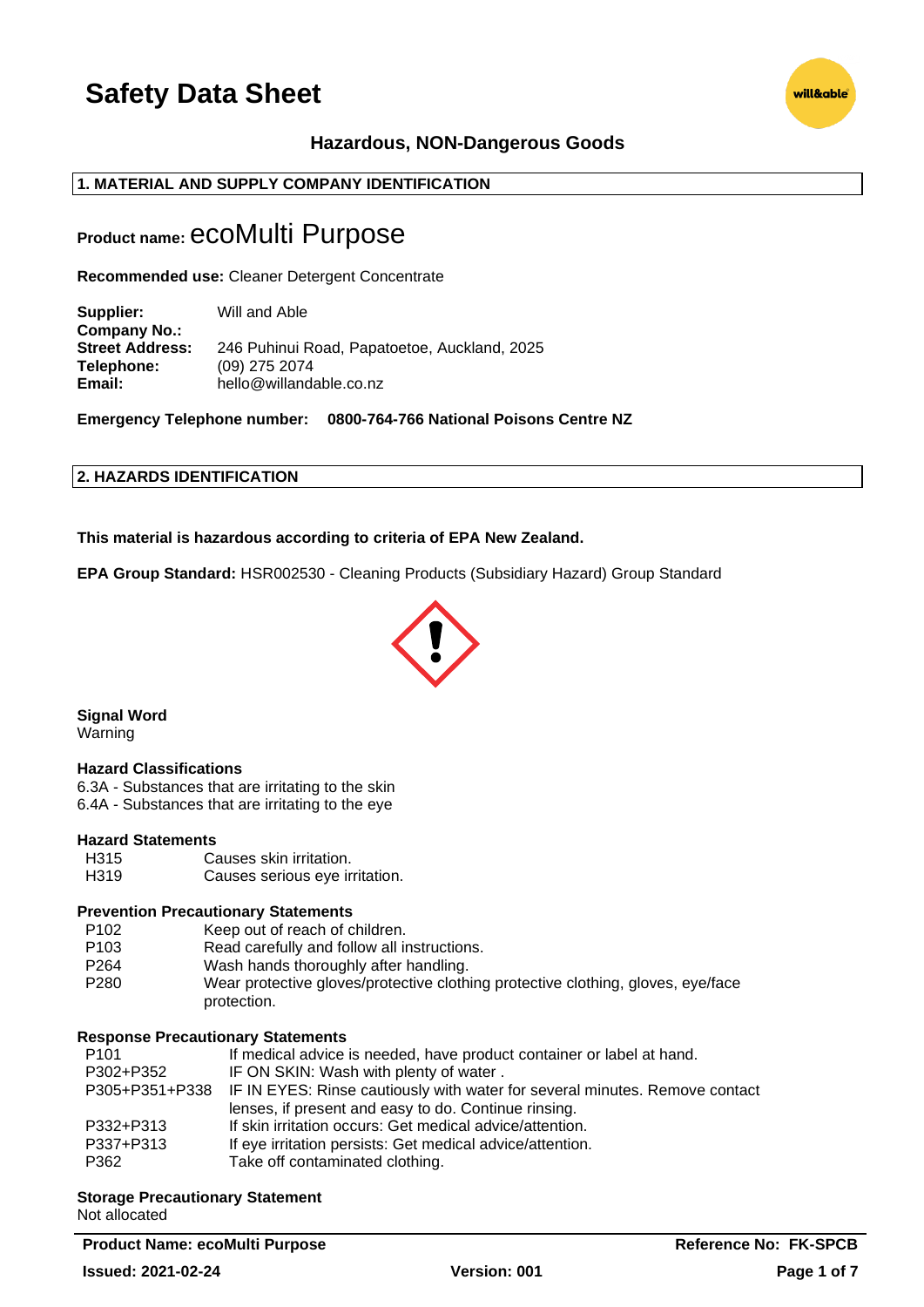

### **Disposal Precautionary Statement**

P501 Dispose of contents/container in accordance with local, regional, national and international regulations.

### **DANGEROUS GOOD CLASSIFICATION**

Not classified as Dangerous Goods by the criteria of the "Australian Code for the Transport of Dangerous Goods by Road & Rail" and the "New Zealand NZS5433: Transport of Dangerous Goods on Land".

| CAS NO     | <b>PROPORTION</b> |
|------------|-------------------|
| 7732-18-5  | >60%              |
|            | 10-30 %           |
| 7320-34-5  | $< 10 \%$         |
| 34590-94-8 | $< 10 \%$         |
| 5131-66-8  | $< 10 \%$         |
|            | Balance %         |
|            | <b>Balance</b>    |
|            | 100%              |
|            |                   |

### **4. FIRST AID MEASURES**

If poisoning occurs, contact a doctor or Poisons Information Centre (Phone Australia 131 126, New Zealand 0800 764 766).

**Inhalation:** Remove victim from exposure - avoid becoming a casualty. Remove contaminated clothing and loosen remaining clothing. Allow patient to assume most comfortable position and keep warm. Keep at rest until fully recovered. Seek medical advice if effects persist.

**Skin Contact:** If skin or hair contact occurs, immediately remove contaminated clothing and flush skin and hair with running water. Continue flushing with water until advised to stop by the Poisons Information Centre or a Doctor; or for 15 minutes and transport to Doctor or Hospital.

**Eye contact:** If in eyes, hold eyelids apart and flush the eyes continuously with running water. Continue flushing until advised to stop by the Poisons Information Centre or a Doctor; or for at least 15 minutes and transport to Doctor or Hospital.

**Ingestion:** Rinse mouth with water. If swallowed, do NOT induce vomiting. Give a glass of water to drink. Never give anything by the mouth to an unconscious patient. If vomiting occurs give further water. Seek medical advice.

**PPE for First Aiders:** Wear overalls, gloves, safety glasses. Available information suggests that gloves made from butyl rubber, nitrile rubber, neoprene, polyvinyl chloride (PVC) should be suitable for intermittent contact. However, due to variations in glove construction and local conditions, the user should make a final assessment. Always wash hands before smoking, eating, drinking or using the toilet. Wash contaminated clothing and other protective equipment before storing or re-using.

**Notes to physician:** Treat symptomatically.

# **5. FIRE FIGHTING MEASURES**

**Hazchem Code:** Not applicable.

**Product Name: ecoMulti Purpose <b>Reference No: FK-SPCB**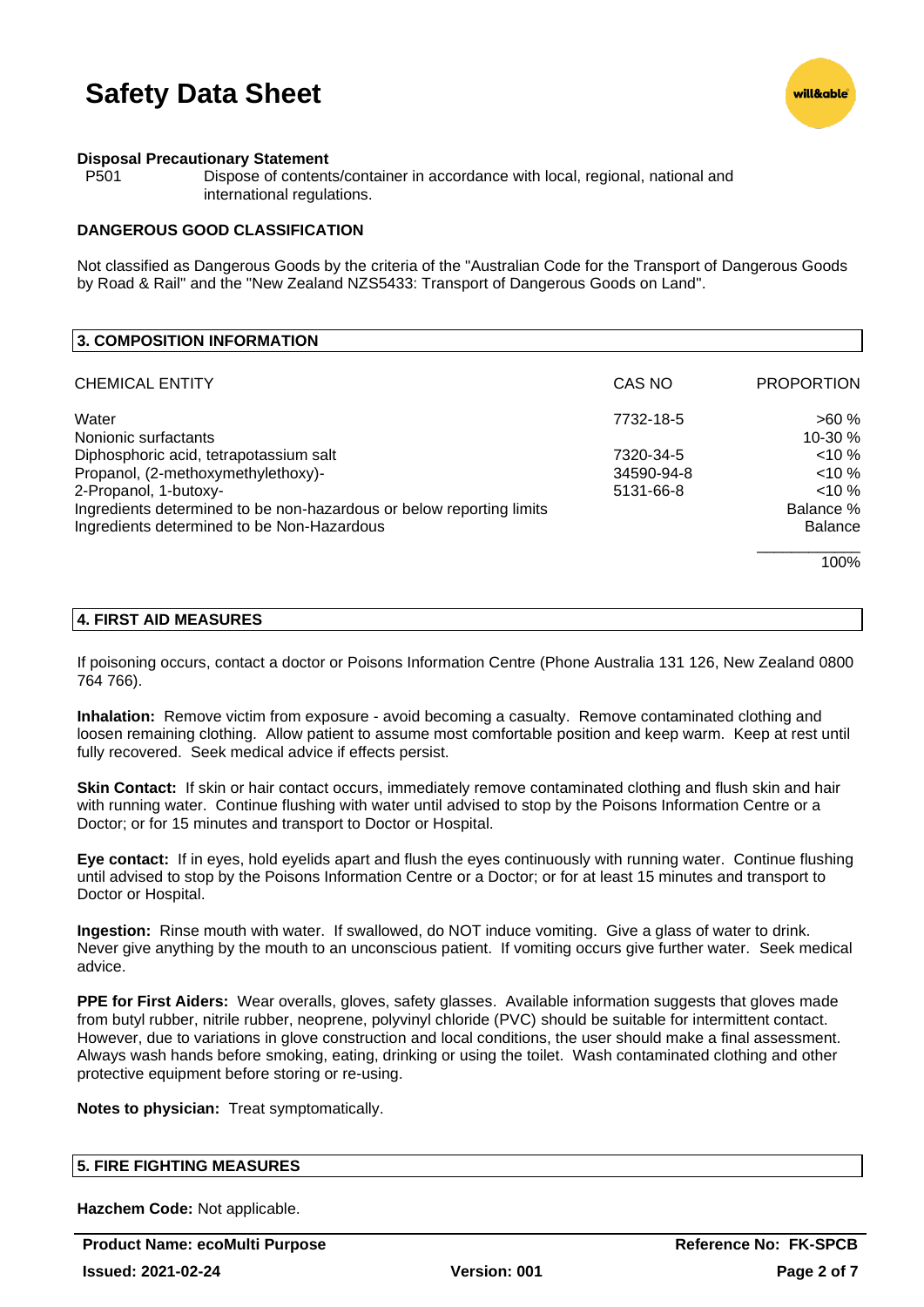

**Suitable extinguishing media:** If material is involved in a fire use water fog (or if unavailable fine water spray), alcohol resistant foam, standard foam, dry agent (carbon dioxide, dry chemical powder).

**Specific hazards:** Non-combustible material.

**Fire fighting further advice:** Not applicable.

# **6. ACCIDENTAL RELEASE MEASURES**

### **SMALL SPILLS**

Wear protective equipment to prevent skin and eye contamination. Avoid inhalation of vapours or dust. Wipe up with absorbent (clean rag or paper towels). Collect and seal in properly labelled containers or drums for disposal.

### **LARGE SPILLS**

Clear area of all unprotected personnel. Slippery when spilt. Avoid accidents, clean up immediately. Wear protective equipment to prevent skin and eye contamination and the inhalation of vapours. Work up wind or increase ventilation. Contain - prevent run off into drains and waterways. Use absorbent (soil, sand or other inert material). Collect and seal in properly labelled containers or drums for disposal. If contamination of crops, sewers or waterways has occurred advise local emergency services.

### **Dangerous Goods - Initial Emergency Response Guide No:** Not applicable

### **7. HANDLING AND STORAGE**

**Handling:** Avoid eye contact and skin contact. Avoid inhalation of vapour, mist or aerosols.

**Storage:** Store in a cool, dry, well-ventilated place and out of direct sunlight. Store away from foodstuffs. Store away from incompatible materials described in Section 10. Store away from sources of heat and/or ignition. Keep container standing upright. Keep containers closed when not in use - check regularly for leaks.

# **8. EXPOSURE CONTROLS / PERSONAL PROTECTION**

### **National occupational exposure limits:**

|                                 | TWA |       | STEL |       | <b>NOTICES</b> |
|---------------------------------|-----|-------|------|-------|----------------|
|                                 | ppm | mq/m3 | ppm  | ma/m3 |                |
| Dipropylene glycol methyl ether | 100 | 606   | 150  | 909   | (skin)         |

As published by WorkSafe New Zealand.

WES-TWA (Workplace Exposure Standard - Time-weighted average). The average airborne concentration of a substance calculated over an eight-hour working day.

WES-Ceiling (Workplace Exposure Standard - Ceiling). A concentration that should not be exceeded at any time during any part of the working day.

WES-STEL (Workplace Exposure Standard - Short-term exposure limit). The 15-minute time weighted average exposure standard. Applies to any 15-minute period in the working day and is designed to protect the worker against adverse effects of irritation, chronic or irreversible tissue change, or narcosis that may increase the likelihood of accidents. The WES-STEL is not an alternative to the WES-TWA; both the short-term and timeweighted average exposures apply. Exposures at concentrations between the WES-TWA and the WES-STEL should be less than 15 minutes, should occur no more than four times per day, and there should be at least 60 minutes between successive exposures in this range.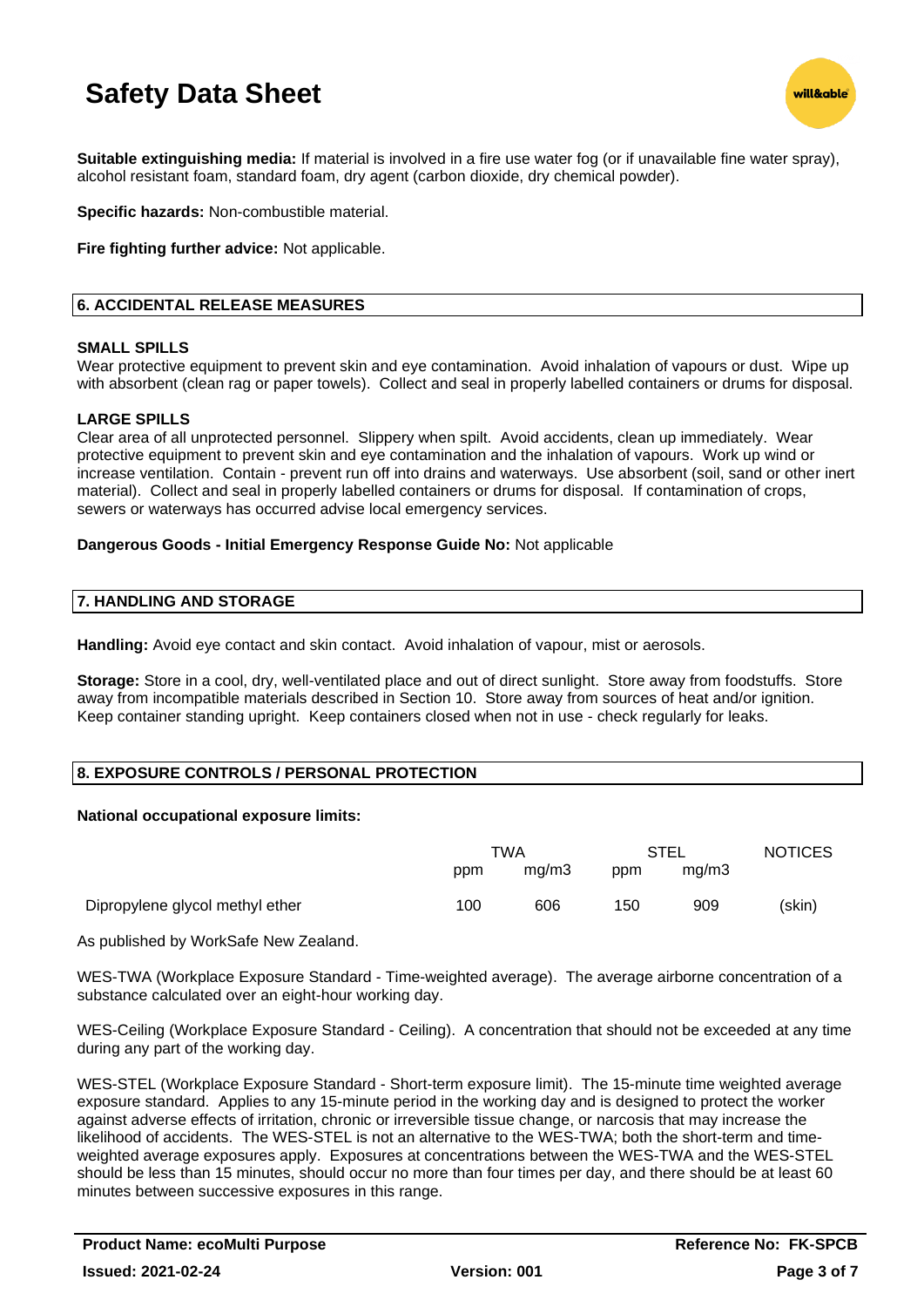

(skin) - Skin absorption. Skin absorption–applicable to a substance that is capable of being significantly absorbed into the body through contact with the skin.

These Exposure Standards are guides to be used in the control of occupational health hazards. All atmospheric contamination should be kept too as low a level as is workable. These exposure standards should not be used as fine dividing lines between safe and dangerous concentrations of chemicals. They are not a measure of relative toxicity.

If the directions for use on the product label are followed, exposure of individuals using the product should not exceed the above standard. The standard was created for workers who are routinely, potentially exposed during product manufacture.

**Biological Limit Values:** As per the WorkSafe New Zealand the ingredients in this material do not have a Biological Limit Allocated.

**Engineering Measures:** Ensure ventilation is adequate to maintain air concentrations below Exposure Standards. Use only in well ventilated areas. Use with local exhaust ventilation or while wearing appropriate respirator.

**Personal Protection Equipment:** OVERALLS, GLOVES, SAFETY GLASSES.

Personal protective equipment (PPE) must be suitable for the nature of the work and any hazard associated with the work as identified by the risk assessment conducted.

Wear overalls, gloves, safety glasses. Available information suggests that gloves made from butyl rubber, nitrile rubber, neoprene, polyvinyl chloride (PVC) should be suitable for intermittent contact. However, due to variations in glove construction and local conditions, the user should make a final assessment. Always wash hands before smoking, eating, drinking or using the toilet. Wash contaminated clothing and other protective equipment before storing or re-using.

**Hygiene measures:** Keep away from food, drink and animal feeding stuffs. When using do not eat, drink or smoke. Wash hands prior to eating, drinking or smoking. Avoid contact with clothing. Avoid eye contact and skin contact. Avoid inhalation of vapour, mist or aerosols. Ensure that eyewash stations and safety showers are close to the workstation location.

# **9. PHYSICAL AND CHEMICAL PROPERTIES**

| <b>Material Family:</b> | <b>Aqueous Formulation</b> |
|-------------------------|----------------------------|
| <b>Base Units:</b>      | Litres                     |
| Form:                   | Clear Liquid               |
| Colour:                 | Purple                     |
| Odour:                  | <b>Spring Floral</b>       |
|                         |                            |

**Specific Gravity:** 1.034 **pH:** 9.0 (100% solution)

**Solubility in water:** Completely soluble in all proportions

(Typical values only - consult specification sheet)  $N Av = Not available, N App = Not applicable$ 

# **10. STABILITY AND REACTIVITY**

**Chemical stability:** This material is thermally stable when stored and used as directed.

**Conditions to avoid:** Elevated temperatures and sources of ignition.

**Incompatible materials:** Oxidising agents.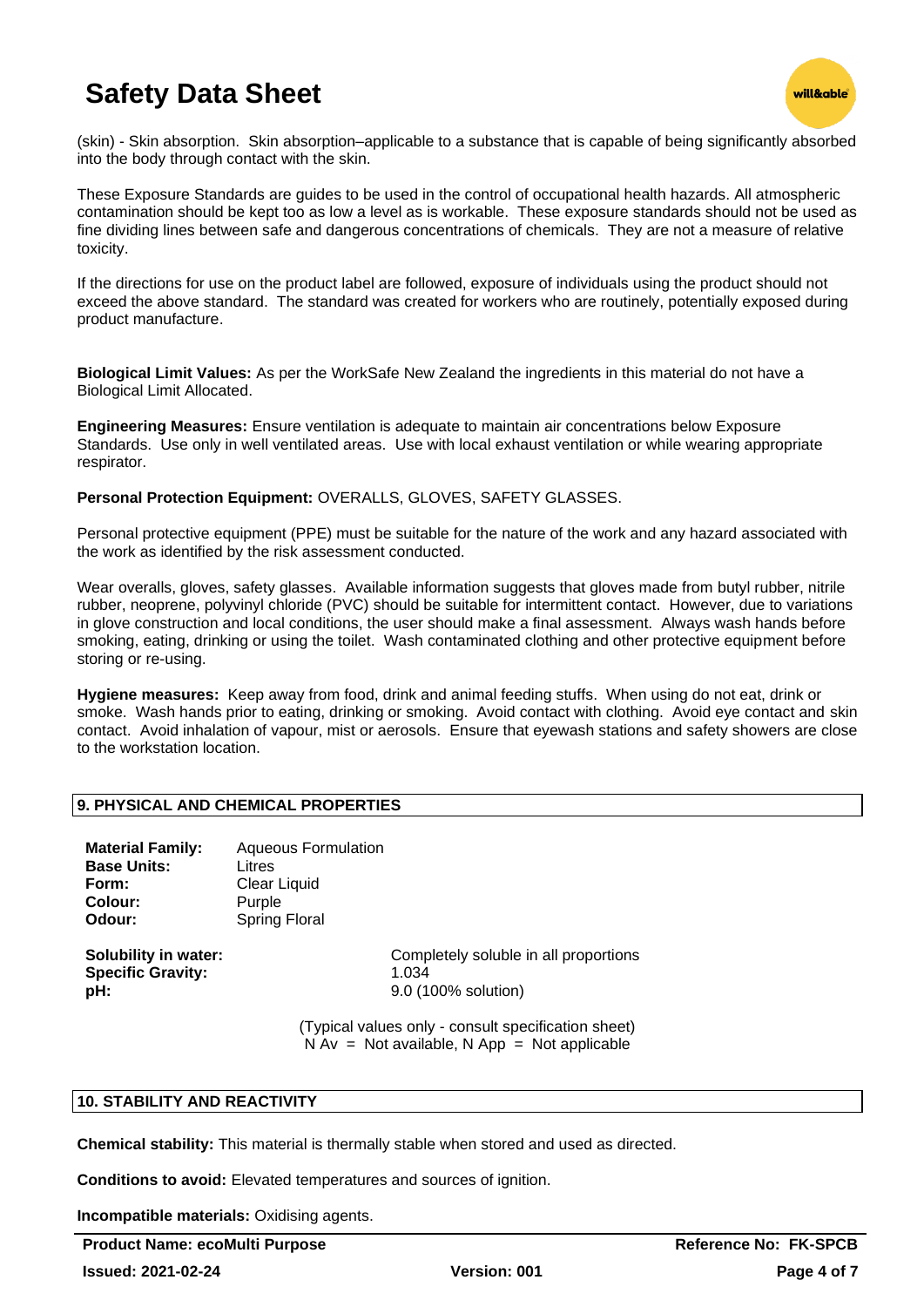

**Hazardous decomposition products:** Oxides of carbon and nitrogen, smoke and other toxic fumes.

**Hazardous reactions:** No known hazardous reactions.

# **11. TOXICOLOGICAL INFORMATION**

No adverse health effects expected if the product is handled in accordance with this Safety Data Sheet and the product label. Symptoms or effects that may arise if the product is mishandled and overexposure occurs are:

### **Acute Effects**

**Inhalation:** Material may be an irritant to mucous membranes and respiratory tract.

**Skin contact:** Contact with skin will result in irritation. Will have a degreasing action on the skin. Repeated or prolonged skin contact may lead to irritant contact dermatitis.

**Ingestion:** Swallowing can result in nausea, vomiting and irritation of the gastrointestinal tract.

**Eye contact:** An eye irritant.

### **Acute toxicity**

**Inhalation:** This material has been classified as non-hazardous. Acute toxicity estimate (based on ingredients): LC50 > 20.0 mg/L for vapours or LC50 > 5.0 mg/L for dust and mist or LC50 > 5,000 ppm gas

**Skin contact:** This material has been classified as non-hazardous. Acute toxicity estimate (based on ingredients): >5,000 mg/Kg bw

**Ingestion:** This material has been classified as non-hazardous. Acute toxicity estimate (based on ingredients): >5,000 mg/Kg bw

**Corrosion/Irritancy:** Eye: this material has been classified as a 6.4A - Substances that are irritating to the eye. Skin: this material has been classified as a 6.3A - Substances that are irritating to the skin.

**Sensitisation:** Inhalation: this material has been classified as not a respiratory sensitiser. Skin: this material has been classified as not a skin sensitiser.

**Aspiration hazard:** This material has been classified as non-hazardous.

**Specific target organ toxicity (single exposure):** This material has been classified as non-hazardous.

### **Chronic Toxicity**

**Mutagenicity:** This material has been classified as non-hazardous.

**Carcinogenicity:** This material has been classified as non-hazardous.

### **Reproductive toxicity (including via lactation):**

This material has been classified as non-hazardous.

**Specific target organ toxicity (repeat exposure):** This material has been classified as non-hazardous.

### **12. ECOLOGICAL INFORMATION**

Avoid contaminating waterways.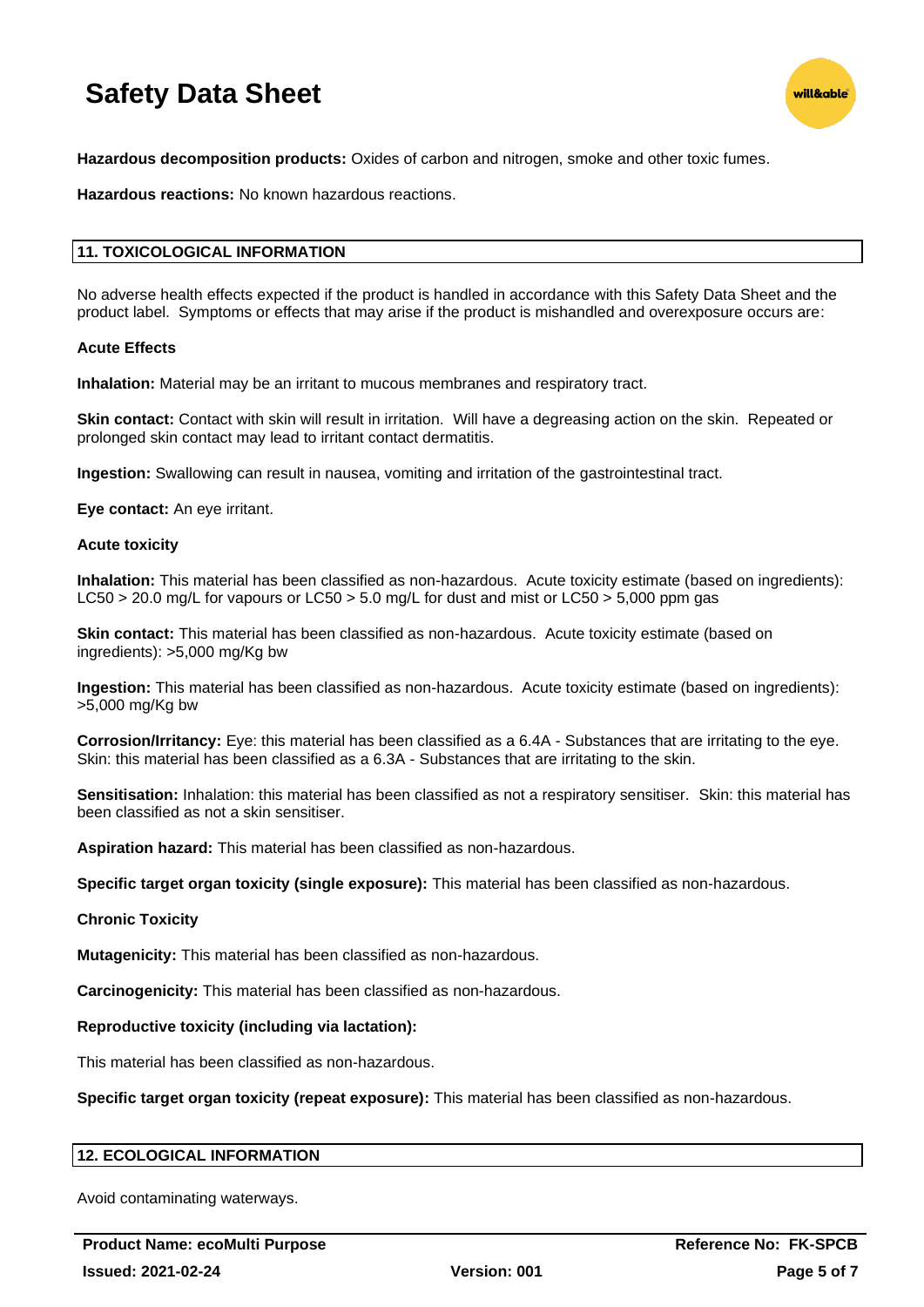

**Acute aquatic hazard:** This material has been classified as non-hazardous. Acute toxicity estimate (based on ingredients): >100 mg/L

**Long-term aquatic hazard:** This material has been classified as non-hazardous. Non-rapidly or rapidly degradable substance for which there are adequate chronic toxicity data available OR in the absence of chronic toxicity data, Acute toxicity estimate (based on ingredients): >100 mg/L, where the substance is not rapidly degradable and/or BCF  $<$  500 and/or log  $K_{ow}$   $<$  4.

**Ecotoxicity in the soil environment:** This material has been classified as non-hazardous.

**Ecotoxicity to terrestrial vertebrates:** This material has been classified as non-hazardous.

**Ecotoxicity to terrestrial invertebrates:** This material has been classified as non-hazardous.

**Ecotoxicity:** No information available.

**Persistence and degradability:** No information available.

**Bioaccumulative potential:** No information available.

**Mobility:** No information available.

# **13. DISPOSAL CONSIDERATIONS**

Persons conducting disposal, recycling or reclamation activities should ensure that appropriate personal protection equipment is used, see "Section 8. Exposure Controls and Personal Protection" of this SDS.

If possible material and its container should be recycled. If material or container cannot be recycled, dispose in accordance with local, regional, national and international Regulations.

### **14. TRANSPORT INFORMATION**

# **ROAD AND RAIL TRANSPORT**

Not classified as Dangerous Goods by the criteria of the "Australian Code for the Transport of Dangerous Goods by Road & Rail" and the "New Zealand NZS5433: Transport of Dangerous Goods on Land".

### **MARINE TRANSPORT**

Not classified as Dangerous Goods by the criteria of the International Maritime Dangerous Goods Code (IMDG Code) for transport by sea.

# **AIR TRANSPORT**

Not classified as Dangerous Goods by the criteria of the International Air Transport Association (IATA) Dangerous Goods Regulations for transport by air.

# **15. REGULATORY INFORMATION**

# **This material is not subject to the following international agreements:**

Montreal Protocol (Ozone depleting substances) The Stockholm Convention (Persistent Organic Pollutants) The Rotterdam Convention (Prior Informed Consent) Basel Convention (Hazardous Waste) International Convention for the Prevention of Pollution from Ships (MARPOL)

**EPA Group Standard:** HSR002530 - Cleaning Products (Subsidiary Hazard) Group Standard

Approved handler No